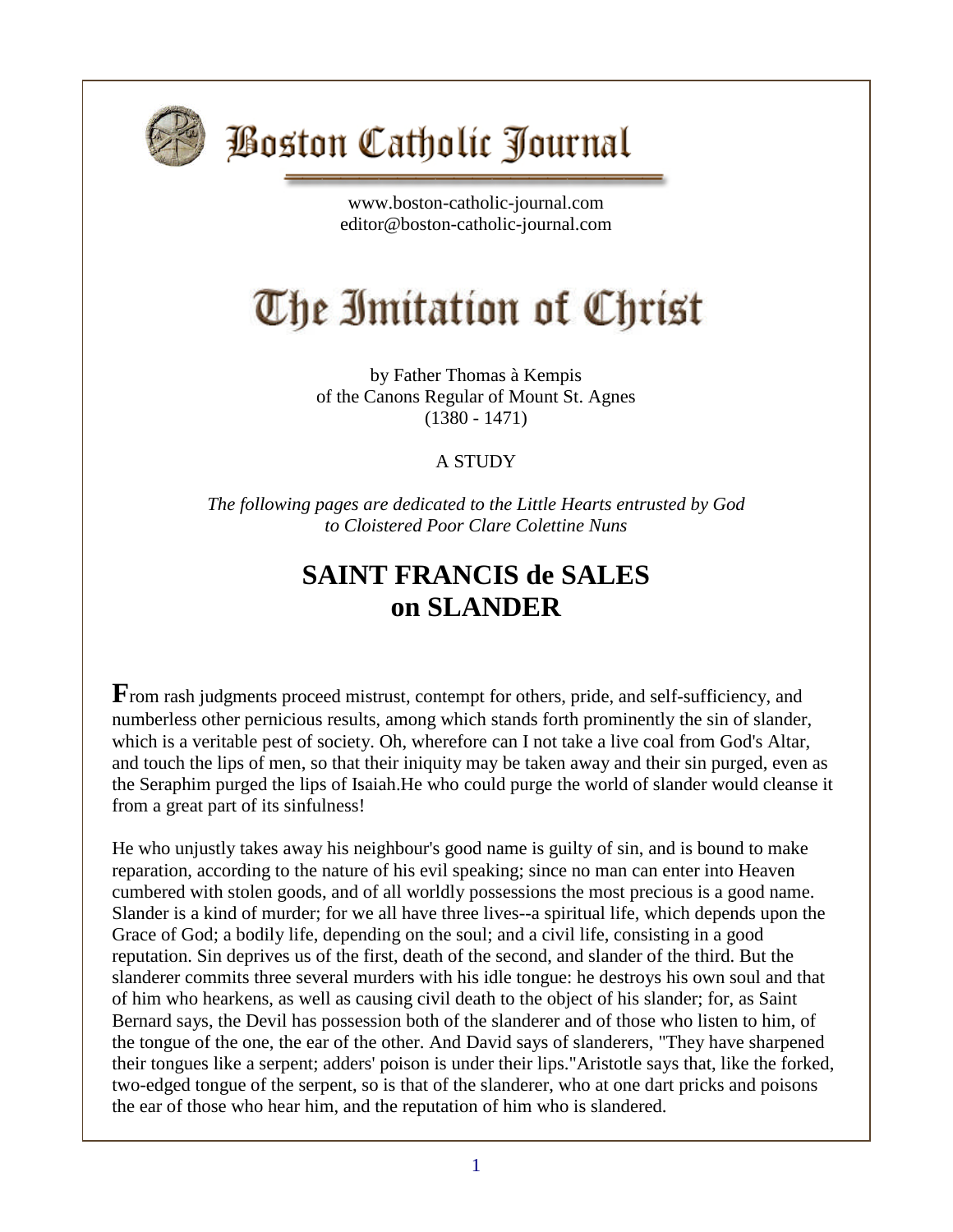My child, I entreat you never speak evil of any, either directly or indirectly; beware of ever unjustly imputing sins or faults to your neighbour, of needlessly disclosing his real faults, of exaggerating such as are overt, of attributing wrong motives to good actions, of denying the good that you know to exist in another, of maliciously concealing it, or depreciating it in conversation. In all and each of these ways you grievously offend God, although the worst is false accusation, or denying the truth to your neighbour's damage, since therein you combine his harm with falsehood.

Those who slander others with an affectation of good will, or with dishonest pretences of friendliness, are the most spiteful and evil of all. They will profess that they love their victim, and that in many ways he is an excellent man, but all the same, truth must be told, and he was very wrong in such a matter; or that such and such a woman is very virtuous generally, but and so on. Do you not see through the artifice? He who draws a bow draws the arrow as close as he can to himself, but it is only to let it fly more forcibly; and so such slanderers appear to be withholding their evil-speaking, but it is only to let it fly with surer aim and go deeper into the listeners' minds. Witty slander is the most mischievous of all; for just as some poisons are but feeble when taken alone, which become powerful when mixed with wine, so many a slander, which would go in at one ear and out at the other of itself, finds a resting-place in the listener's brain when it is accompanied with amusing, witty comments. "The poison of asps is under their lips." The asp's bite is scarcely perceptible, and its poison at first only causes an irritation which is scarcely disagreeable, so that the heart and nervous system dilate and receive that poison, against which later on there is no remedy.

Do not pronounce a man to be a drunkard although you may have seen him drunk, or an adulterer, because you know he has sinned; a single act does not stamp him for ever. The sun once stood still while Joshua and the children of Israel avenged themselves upon their enemies; and another time it was darkened at mid-day when the Lord was crucified;but no one would therefore say that it was stationary or dark. Noah was drunk once, and Lot, moreover, was guilty of incest, yet neither man could be spoken of as habitually given to such sins; neither would you call Saint Paul a man of blood or a blasphemer, because he had blasphemed and shed blood before he became a Christian. Before a man deserves to be thus stigmatised, he must have formed a habit of the sin he is accused of, and it is unfair to call a man passionate or a thief, because you have once known him steal or fly into a passion. Even when a man may have persisted long in sin, you may say what is untrue in calling him vicious. Simon the leper called Magdalene a sinner, because she had once lived a life of sin; but he lied, for she was a sinner no longer, but rather a very saintly penitent, and so our Lord Himself undertook her defence.

The Pharisee looked upon the publican as a great sinner,--probably as unjust, extortionate, adulterous; but how mistaken he was, inasmuch as the condemned publican was even then justified! If God's Mercy is so great, that one single moment is sufficient for it to justify and save a man, what assurance have we that he who yesterday was a sinner is the same to-day? Yesterday may not be the judge of today, nor to-day of yesterday: all will be really judged at the Last Great Day. In short, we can never affirm a man to be evil without running the risk of lying. If it be absolutely necessary to speak, we may say that he was guilty of such an act, that he led an evil life at such and such a time, or that he is doing certain wrong at the present day; but we have no right to draw deductions for to-day from yesterday, nor of yesterday from today; still less to speak with respect to the future.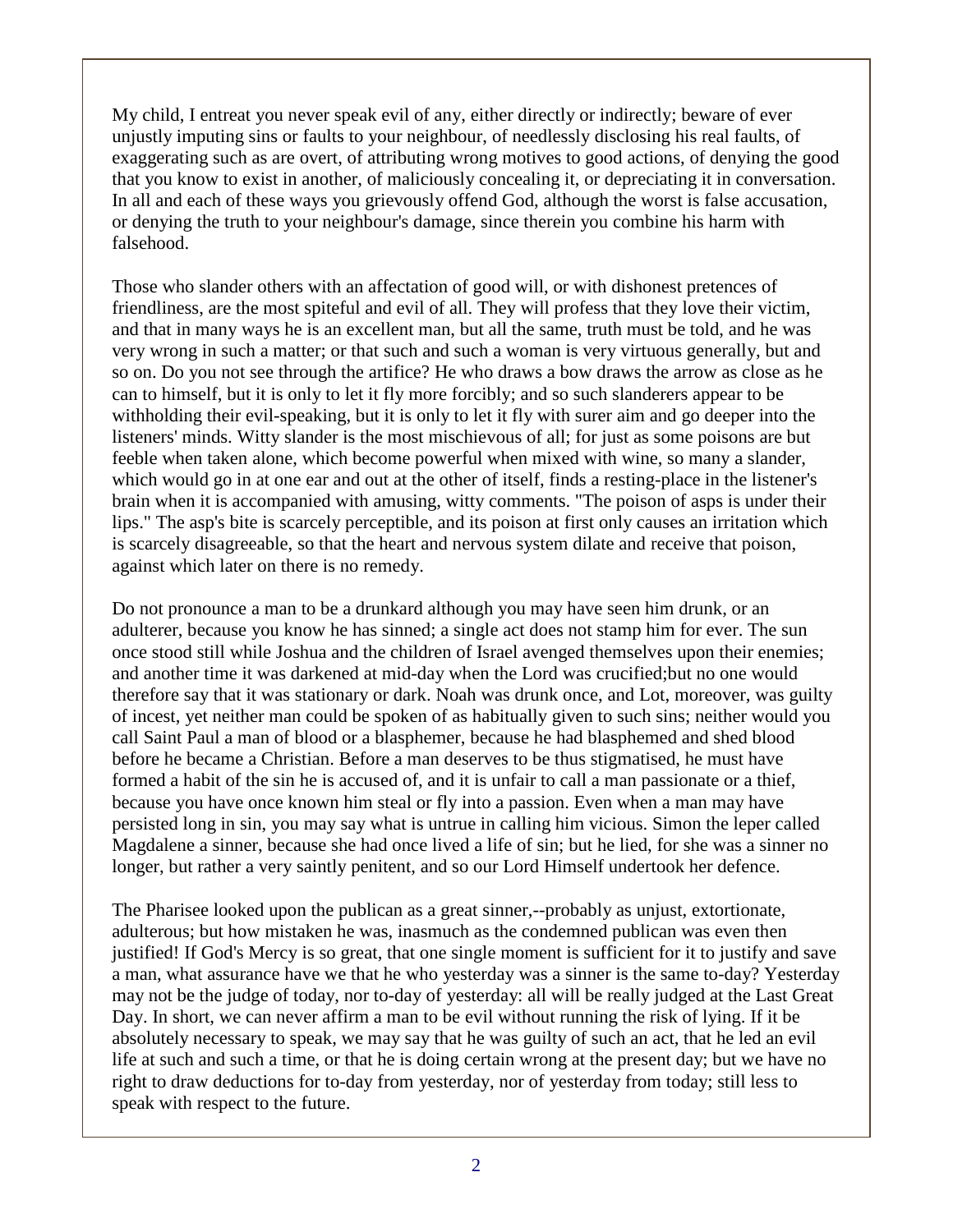But while extremely sensitive as to the slightest approach to slander, you must also guard against an extreme into which some people fall, who, in their desire to speak evil of no one, actually uphold and speak well of vice. If you have to do with one who is unquestionably a slanderer, do not excuse him under the expressions of frank and free-spoken; do not call one who is notoriously vain, liberal and elegant; do not call dangerous levities mere simplicity; do not screen disobedience under the name of zeal, or arrogance of frankness, or evil intimacy of friendship. No, my child, we must never, in our wish to shun slander, foster or flatter vice in others; but we must call evil evil, and sin sin, and so doing we shall serve God's Glory, always bearing in mind the following rules.

If you would be justified in condemning a neighbour's sin, you must be sure that it is needful either for his good or that of others to do so. For instance, if light, unseemly conduct is spoken of before young people in a way calculated to injure their purity, and you pass it over, or excuse it, they may be led to think lightly of evil, and to imitate it; and therefore you are bound to condemn all such things freely and at once, unless it is obvious that by reserving your charitable work of reprehension to a future time, you can do it more profitably.

Furthermore, on such occasions it is well to be sure that you are the most proper person among those present to express your opinion, and that your silence would seem in any way to condone the sin. If you are one of the least important persons present, it is probably not your place to censure; but supposing it to be your duty, be most carefully just in what you say,--let there not be a word too much or too little. For instance, you censure the intimacy of certain people, as dangerous and indiscreet. Well, but you must hold the scales with the most exact justice, and not exaggerate in the smallest item. If there be only a slight appearance of evil, say no more than that; if it be a question of some trifling imprudence, do not make it out to be more; if there be really neither imprudence nor positive appearance of evil, but only such as affords a pretext for malicious slander, either say simply so much, or, better still, say nothing at all. When you speak of your neighbour, look upon your tongue as a sharp razor in the surgeon's hand, about to cut nerves and tendons; it should be used so carefully, as to insure that no particle more or less than the truth be said. And finally, when you are called upon to blame sin, always strive as far as possible to spare the sinner.

Public, notorious sinners may be spoken of freely, provided always even then that a spirit of charity and compassion prevail, and that you do not speak of them with arrogance or presumption, or as though you took pleasure in the fall of others. To do this is the sure sign of a mean ungenerous mind. And, of course, you must speak freely in condemnation of the professed enemies of God and His Church, heretics and schismatics,--it is true charity to point out the wolf wheresoever he creeps in among the flock. Most people permit themselves absolute latitude in criticising and censuring rulers, and in calumniating nationalities, according to their own opinions and likings. But do you avoid this fault; it is displeasing to God, and is liable to lead you into disputes and quarrels. When you hear evil of any one, cast any doubt you fairly can upon the accusation; or if that is impossible, make any available excuse for the culprit; and where even that may not be, be yet pitiful and compassionate, and remind those with whom you are speaking that such as stand upright do so solely through God's Grace. Do your best kindly to check the scandal-bearer, and if you know anything favourable to the person criticised, take pains to mention it.